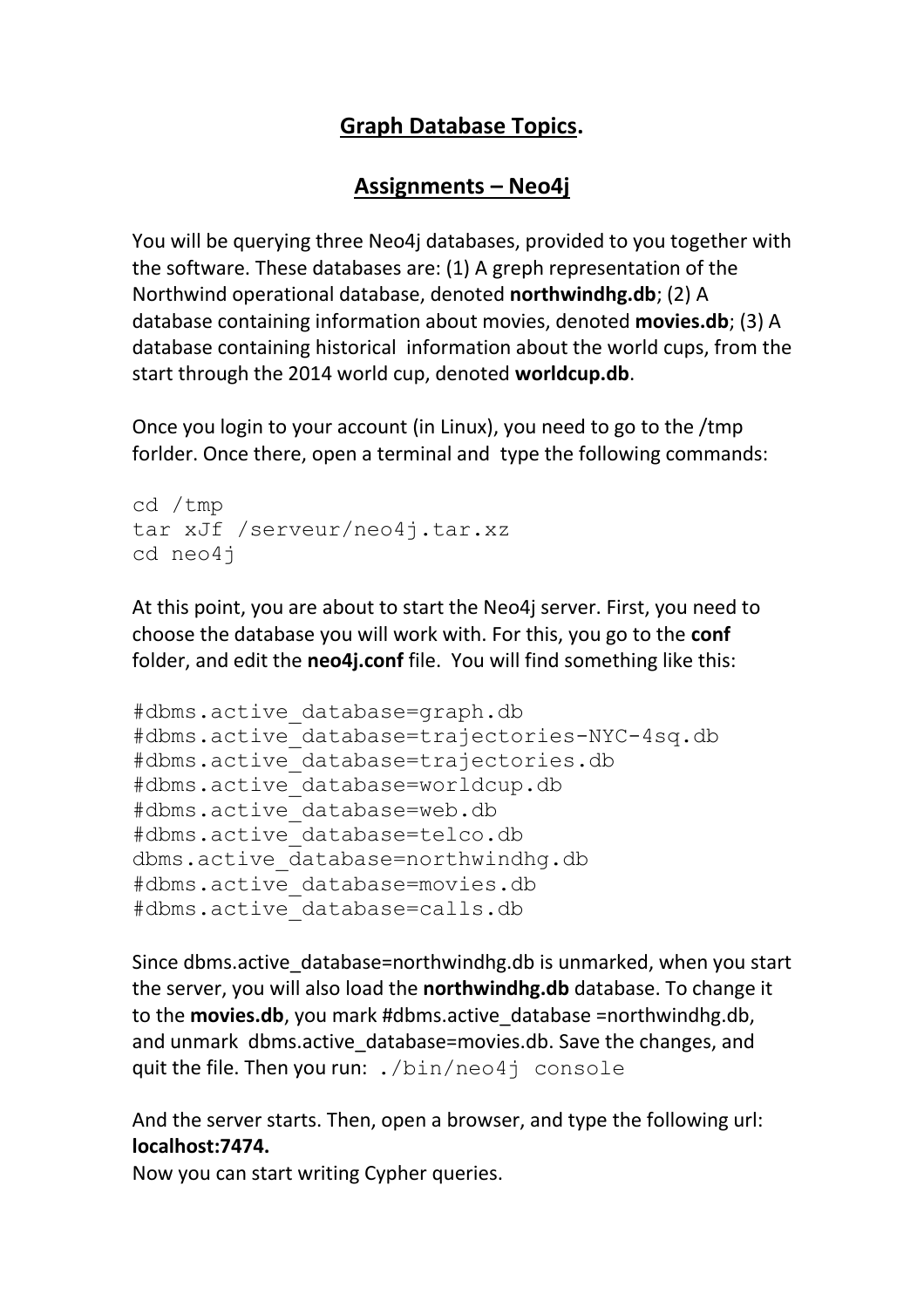### **Assignment 1.**

Consider the Northwind database, whose schema is:



This database has been exported to Neo4j, and you can find it at: /…..…/data/databases/northwindhg.db. The graph schema is:

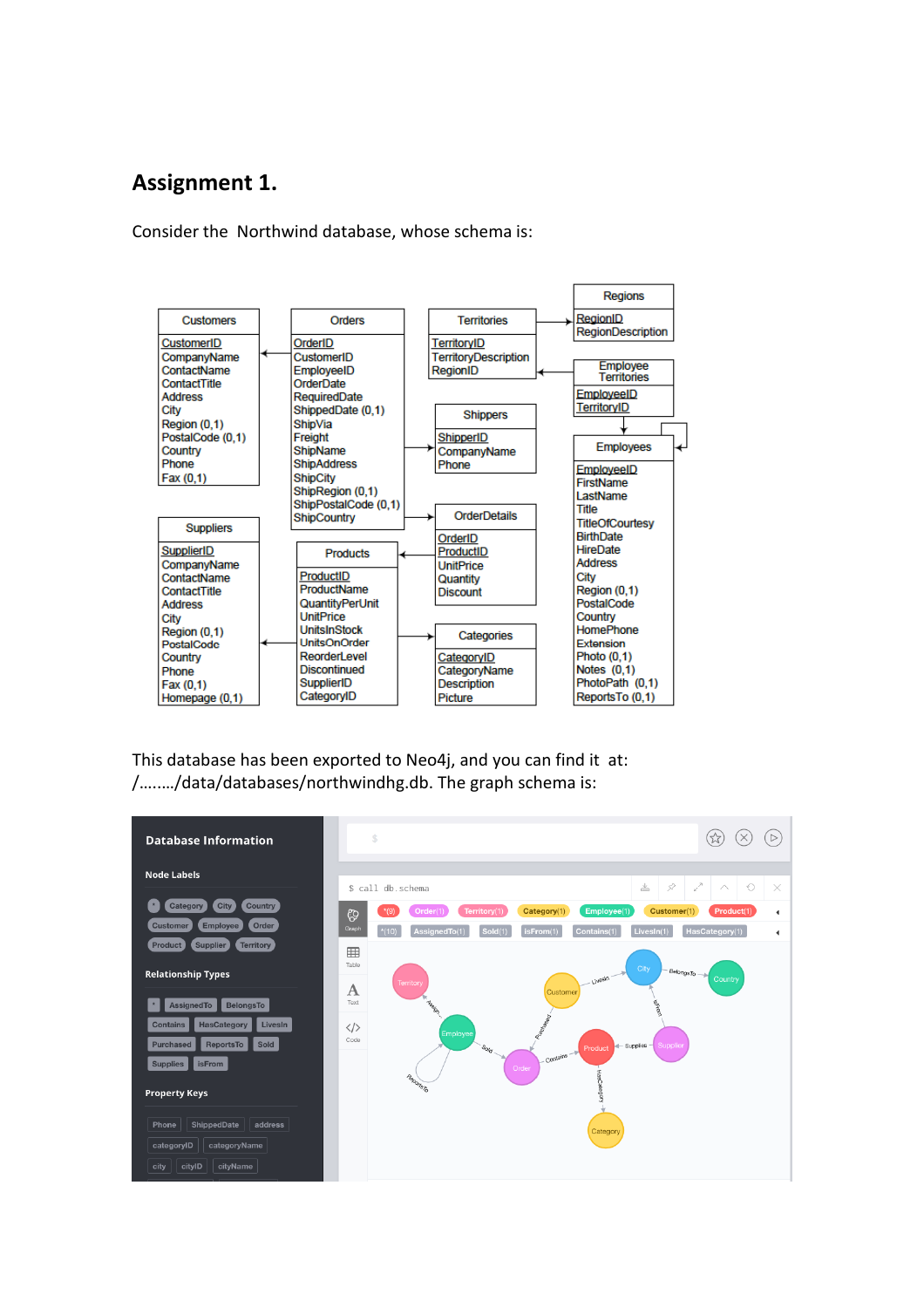### **Write in Cypher the following queries over the northwindhg.db database:**

1 - List products and their unit price.

MATCH (p:Product) RETURN p.productName, p.unitPrice ORDER BY p.unitPrice DESC

2 - List information about products 'Chocolade' & 'Pavlova'.

MATCH (p:Product) WHERE p.productName IN ['Chocolade','Pavlova'] RETURN p

3 - List information about products with names starting with a "C", whose unit price is greater than 50.

MATCH (p:Product) WHERE p.productName STARTS WITH "C" AND p.unitPrice > 100 RETURN p.productName, p.unitPrice;

4 - Same as 3, but considering the sales price, not the product's price.

MATCH (p:Product) <- [c:Contains] - (o:Order) WHERE p.productName STARTS WITH "C" AND ToInt(c.unitPrice) > 15 RETURN distinct p.productName, p.unitPrice,c.unitPrice;

5 - Total amount purchased by customer and product.

MATCH (c:Customer) OPTIONAL MATCH (p:Product)<-[pu:Contains]-(:Order)<-[:Purchased]-(c) RETURN c.companyName,p.productName, toInt(sum(toint(pu.unitPrice) \*toInt (pu.quantity))) AS volume ORDER BY volume DESC;

6 - Top 10 employees, considering the number of orders sold.

MATCH (:Order)<-[:Sold]-(e:Employee) RETURN e.firstName,e.lastName, count(\*) AS Ordenes ORDER BY Ordenes DESC LIMIT 10

7 - For each employee, list the assigned territories.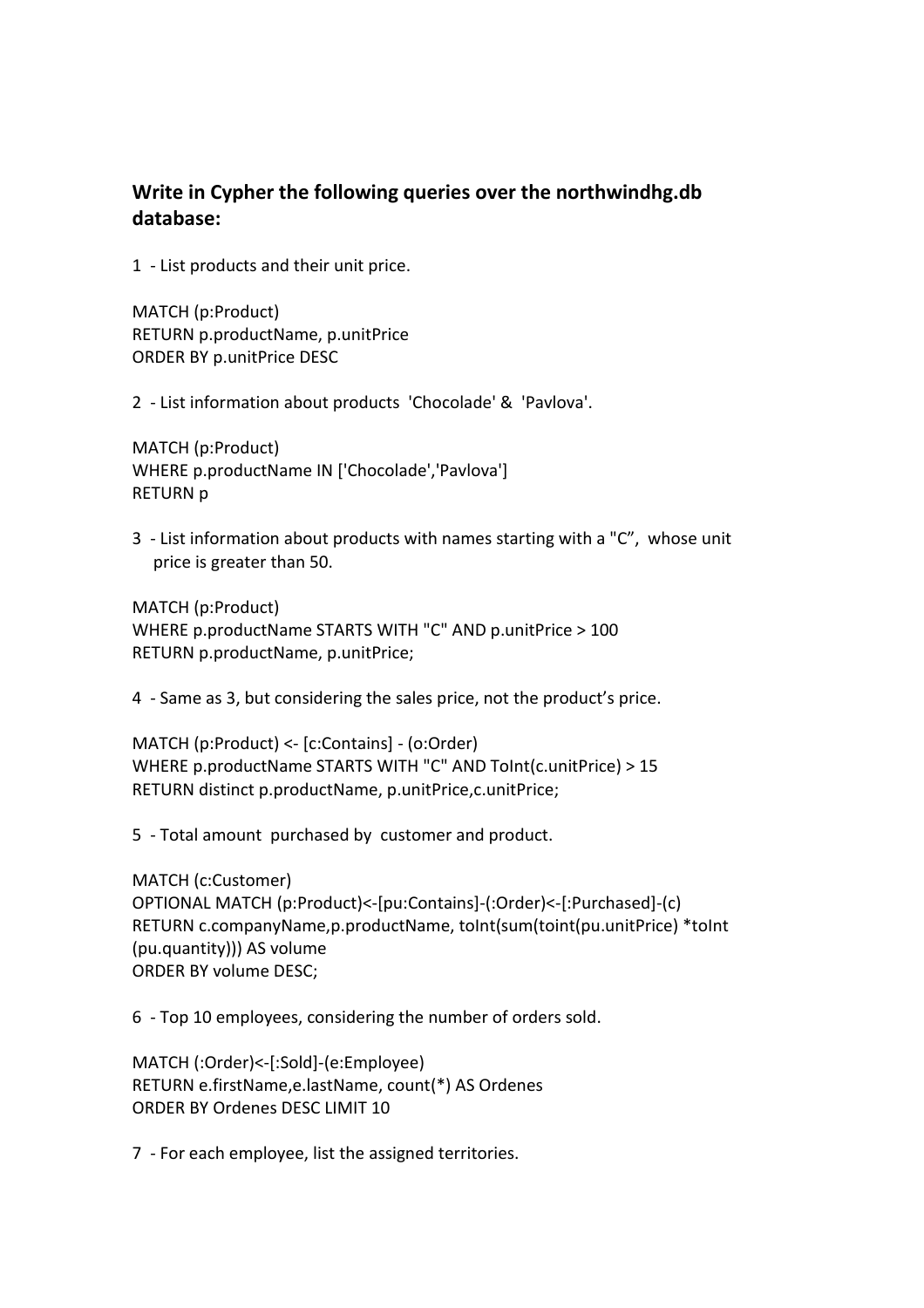MATCH (t:Territory)<-[:AssignedTo]-(e:Employee) RETURN t.name, collect(e.lastName);

8 - For each city, list the companies settled in that city.

MATCH (c:City)<-[:LivesIn]-(c1:Customer) RETURN c.cityName, COLLECT(c1.companyName);

9 - How many persons an employee reports to, either directly or transitively?

MATCH (e:Employee) OPTIONAL MATCH (e)<-[rel:ReportsTo\*]-(report) RETURN report.lastName AS employee, COUNT(rel) AS reports

10 - To whom do persons called "Robert" report to?

MATCH (e:Employee)<-[:ReportsTo\*]-(sub:Employee) WHERE sub.firstName = 'Robert' RETURN e.firstName,e.lastName,sub.lastName

11 - Who does not report to anybody?

MATCH (e:Employee) WHERE NOT (e)-[:ReportsTo]->() RETURN e.firstName as TopBoss

12 - Suppliers, number of categories they supply, and a list of such categories

MATCH (s:Supplier)-->(:Product)-->(c:Category) WITH s.companyName as Company, collect(distinct c.categoryName) as Categories WITH Company, Categories, length(Categories) AS Cantidad ORDER BY Cantidad DESC RETURN Company, Cantidad, Categories;

13 - Suppliers who supply beverages

MATCH (c:Category {categoryName:"Beverages"})<--(:Product)<--(s:Supplier) RETURN DISTINCT s.companyName as ProduceSuppliers;

14 - Customer who purchases the largest amount of beverages

```
MATCH (cust:Customer)-[:Purchased]->(:Order)-[o:Contains]->(p:Product),
        (p)-[:HasCategory]->(c:Category {categoryName:"Beverages"})
RETURN DISTINCT cust.companyName as CustomerName, SUM(toInteger(o.quantity)) 
AS
TotalProductsPurchased ORDER BY TotalProductsPurchased DESC
LIMIT 1;
```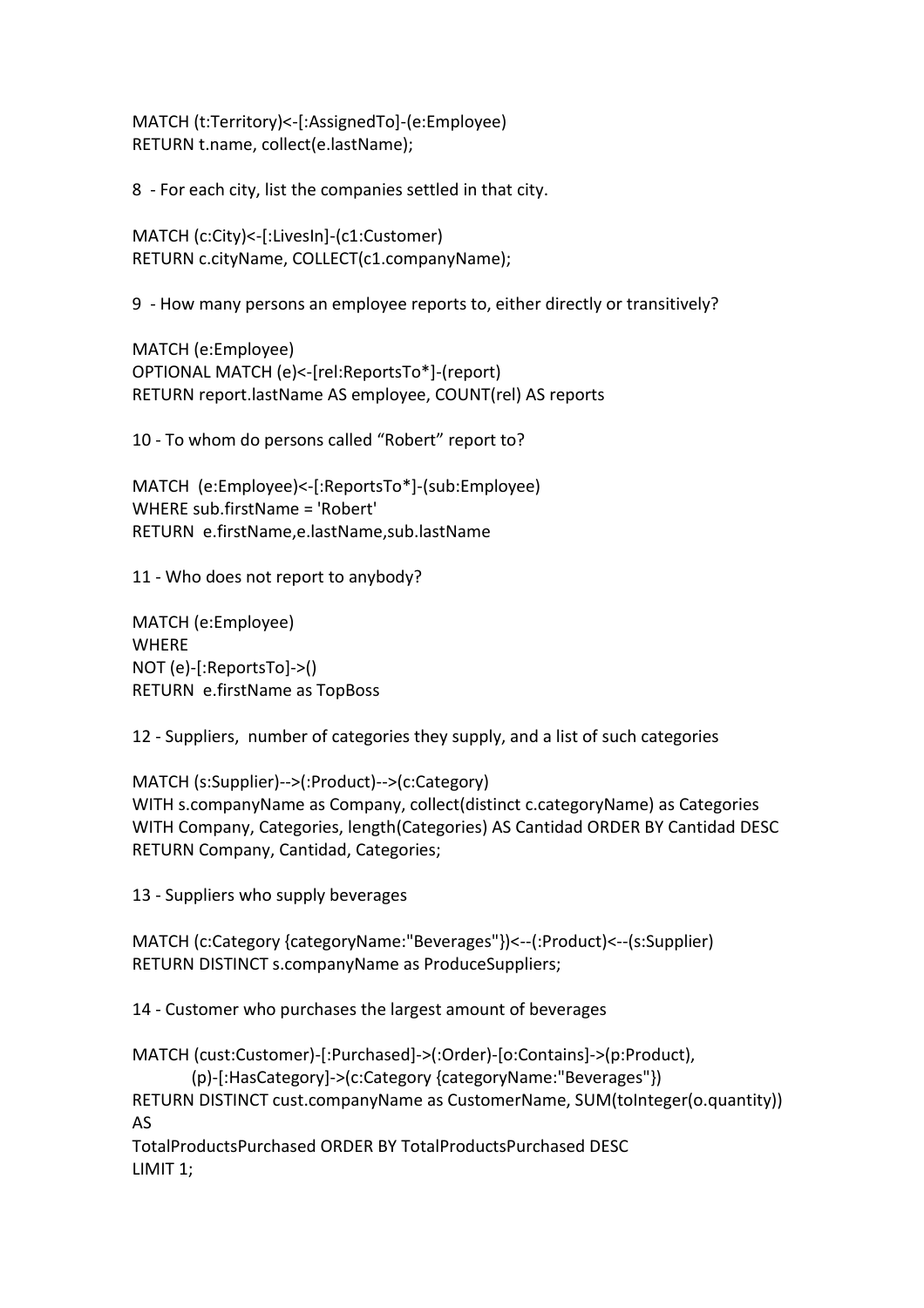15 - List the 5 most popular products (considering number of orders)

MATCH (c:Customer)-[:Purchased]->(o:Order)-[o1:Contains]->(p:Product) return c.companyName, p.productName, count(o1) as orders order by orders desc LIMIT 5

16 - Products ordered by customers from the same country than their suppliers

MATCH (c:Customer)-[r:LivesIn]->(cy:City) -->(co:Country) WITH co,c MATCH (s:Supplier) WHERE co.countryName=s.country WITH s,co,c MATCH (s)-[su:Supplies]->(p:Product) <-[:Contains]-(o:Order)<- [:Purchased]-(c) RETURN c,s,co,p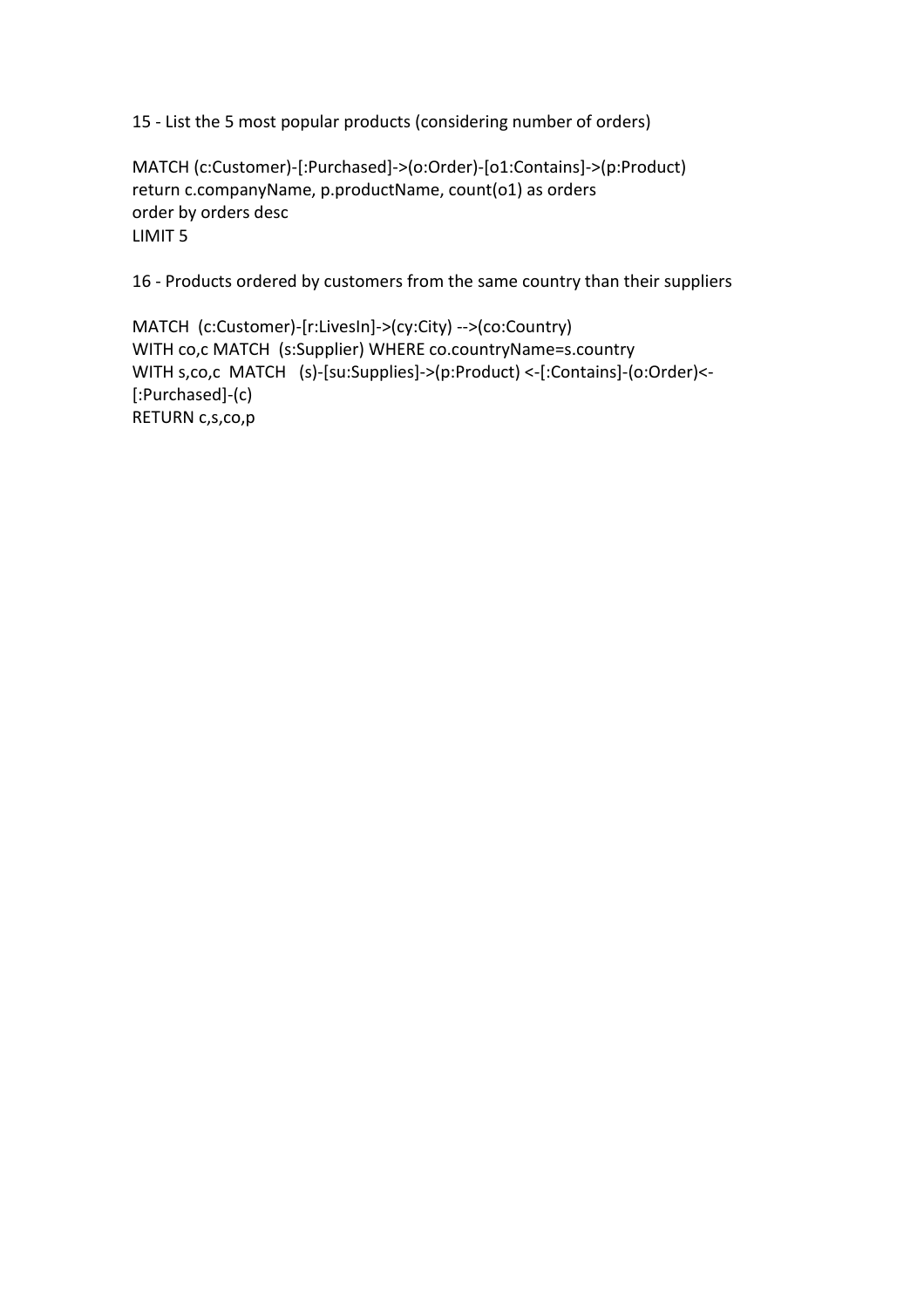## **Assignment 2.**

**Switch to the movies.db database.** For this, **stop the server**, using the ctrl-c command in the terminal. Then, edit the neo4j.conf as explained, and unmark the movies.db line. Then, star the server again. When you open the browser and type the url localhost:7474, you´ll have the neo4j database available. The schema is (you can get this writing call db.schema at the prompt):



### **Write in Cypher the following queries over the movies.db database:**

1 - Actors who played in two movies directed by the same director. Return the actor, the films, and the director.

MATCH p=(v1:Actor)-[r1:ACTS\_IN]->(m1:Movie)<-[dm1:DIRECTED]-(d1:Director)- [dm2:DIRECTED]->(m2:Movie)<-[r2:ACTS\_IN]-(v2:Actor) WHERE m1.title <> m2.title AND v1.name=v2.name RETURN v1.name, m1.title, m2.title,d1.name

2 - Actors who played in the same film with Kevin Bacon.

```
MATCH (v1:Actor)-[r1:ACTS_IN]->(m1:Movie)<-[r2:ACTS_IN]-(v2:Actor)
WHERE v1.name = 'Kevin Bacon' AND v1.name<>v2.name 
RETURN v1.name,v2.name,m1.title
```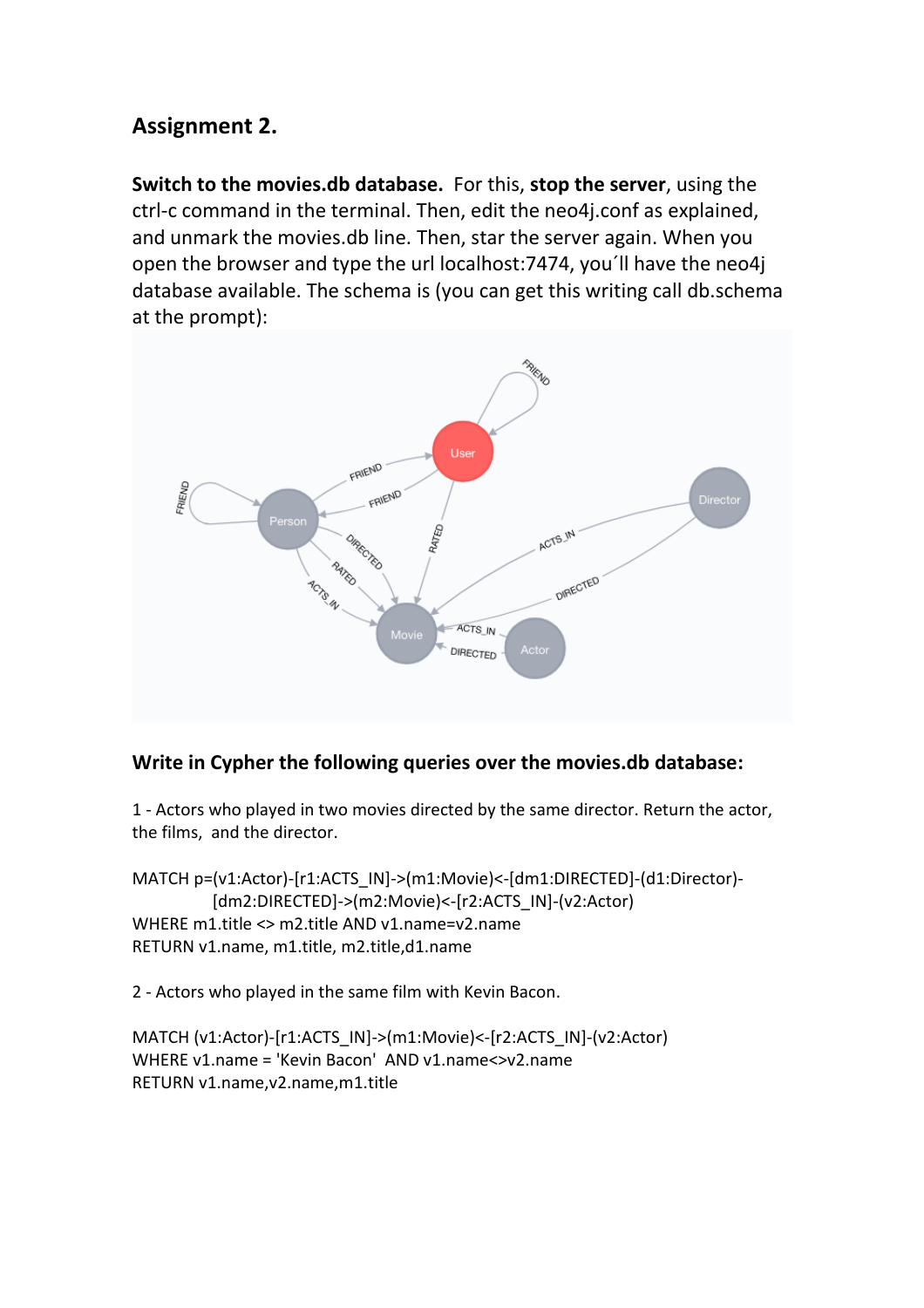3 - Actors who played in a movie directed by Robert De Niro.

MATCH (v1:Actor)-[r1:ACTS\_IN]->(m1:Movie)<-[r2:DIRECTED]-(v2:Director) WHERE v2.name = 'Robert De Niro' AND v1.name<>v2.name RETURN v1.name,v2.name,m1.title

4 - For each actor, list the number of actors she played with in a movie.

MATCH (v1:Actor)-[r1:ACTS\_IN]->(m1:Movie)<-[r2:ACTS\_IN]-(v2:Actor) WHERE v1.name<>v2.name RETURN v1.name, count(distinct v2.name) as friends order by friends desc

5 - Actors who played in a movie with Samuel L. Jackson.

MATCH (v1:Actor)-[r1:ACTS\_IN]->(m1:Movie)<-[r2:ACTS\_IN]-(v2:Actor) WHERE v1.name= 'Samuel L. Jackson' and v1.name<>v2.name RETURN v1.name, v2.name, m1.title

6 - Shortest path between Robert De Niro and Kevin Bacon.

MATCH (v1:Actor{name:'Robert De Niro'}),(v2:Actor{name:'Kevin Bacon'}) WITH v1,v2 MATCH p= ShortestPath((v1)-[\*]-(v2)) RETURN p, length(p) as l

7 - Shortest path between Kevin Bacon and Stephen Lang.

MATCH (v1:Actor{name:Stephen Lang'}),(v2:Actor{name:'Kevin Bacon'}) WITH v1,v2 MATCH  $p = ShortestPath((v1)-[*]-(v2))$ RETURN p, length(p) as l

8 - Shortest path between Kevin Bacon and any other actor.

```
MATCH (v1:Actor), v2:Actor{name:'Kevin Bacon'}) 
WITH v1, v2
MATCH p= ShortestPath((v1)-[*]-(v2)) 
RETURN p, length(p) as l
```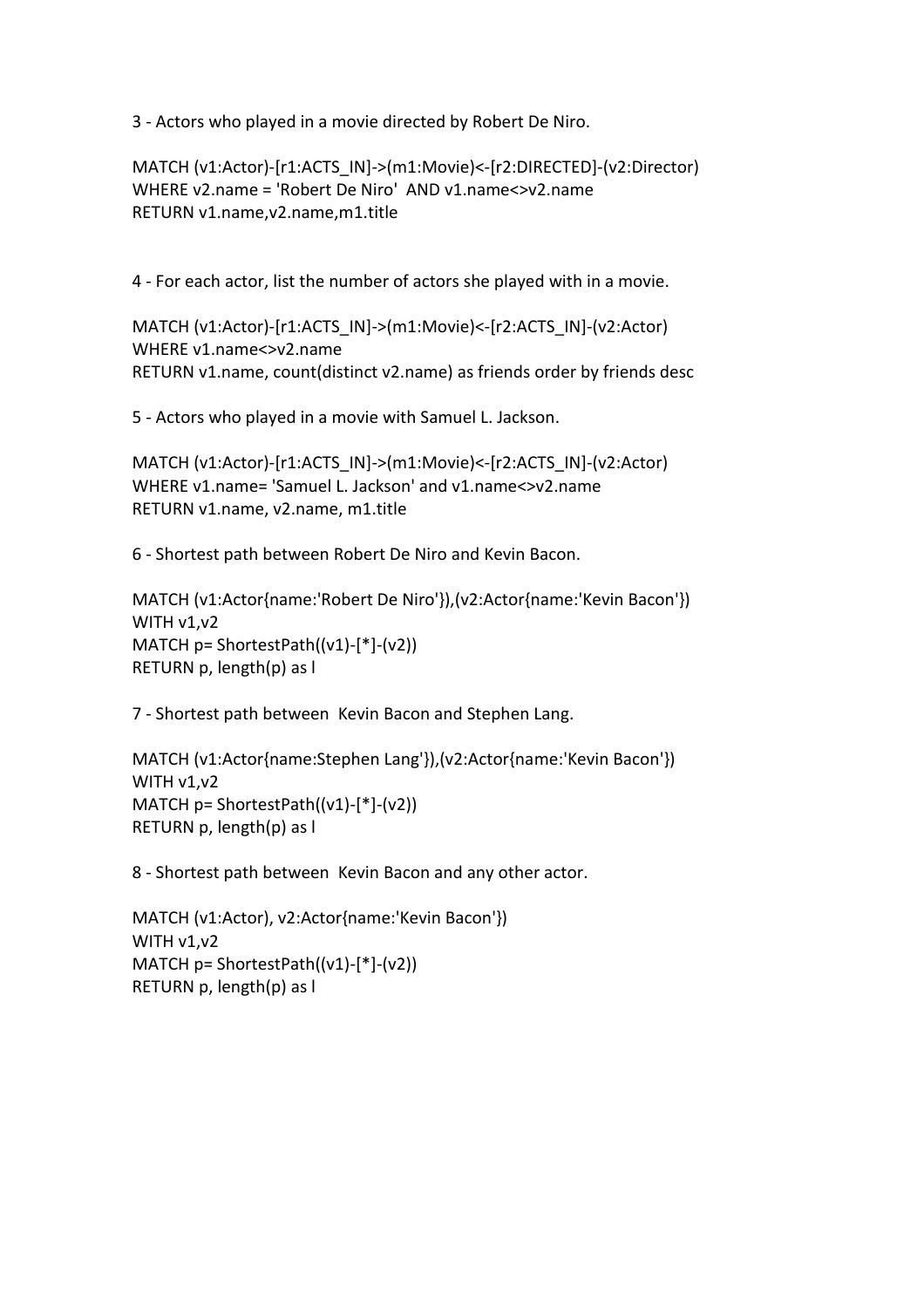# **Assignment 3.**

**Switch to the worldcup.db database,** doing the **same steps as in Assignment 2.** Now, the database is **worldcup.db**. The schema is:



### **Write in Cypher the following queries over the worldcup.db database:**

1 - Who hosted the world cup?

MATCH (wc:WorldCup)-[:HOSTED\_BY]->(country) RETURN wc.name, wc.year, country.name ORDER BY wc.year

2 - Who hosted the World Cup more than once, and when.

MATCH (host:Country)<-[:HOSTED\_BY]-(wc) WITH wc, host ORDER BY wc.year WITH host, count(\*) AS times, collect(wc.year) AS years WHERE times > 1 return host.name, times, years

3 - Hosts that won the World Cup, and the result of the final match.

MATCH (match:Match {round: "Final"})<-[hostPlayed:PLAYED\_IN]-(host:Country), (host)<-[:HOSTED\_BY]-(worldCup), (worldCup)-[:CONTAINS\_MATCH]->(match), (match)<-[oppositionPlayed:PLAYED\_IN]-(opposition)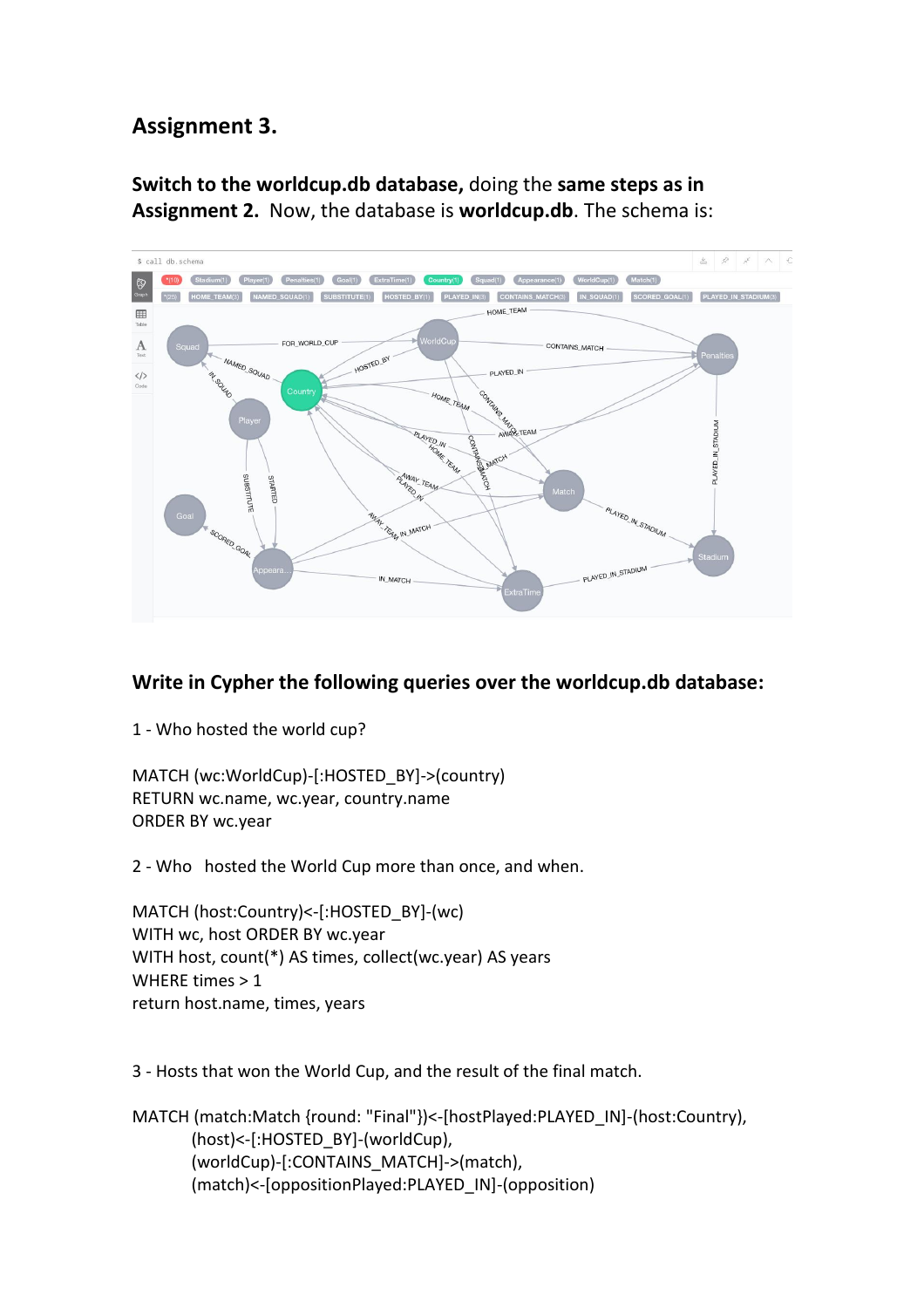WHERE (hostPlayed.score > oppositionPlayed.score) OR (hostPlayed.penalties > oppositionPlayed.score) RETURN host.name, worldCup.year, hostPlayed.score + "-" + oppositionPlayed.score AS score, opposition.name ORDER BY worldCup.year

4 - Top scorers per world cup.

```
MATCH (player)-->(stats)-[:SCORED_GOAL]->(goal),
        (stats)-[:IN_MATCH]->()<-[:CONTAINS_MATCH]-(wc:WorldCup)
WHERE goal.type IN ["goal", "penalty"]
WITH player.name AS player, count(*) AS goals, 
       collect(DISTINCT wc.year) AS competitions
UNWIND competitions AS competition
WITH player, goals, competition ORDER BY player, goals, competition
RETURN player, goals, collect(competition) AS competitions
ORDER BY goals DESC
LIMIT 5
```
5 - Top scorer playing in the 2018 World Cup.

```
MATCH (player:Player)-->(stats)-[:SCORED_GOAL]->(goal),
        (stats)-[:IN_MATCH]->()<-[:CONTAINS_MATCH]-(wc:WorldCup)
WHERE goal.type IN ["goal", "penalty"]
WITH player, count(*) AS goals
ORDER BY goals DESC
MATCH (player)-[:IN_SQUAD]->(squad:Squad {year: 2018}),
        (squad:Squad)<-[:NAMED_SQUAD]-(country)
RETURN player.name, country.name, goals
```
6 - Which hosts won the World Cup that they hosted?

```
MATCH (match:Match {round: "Final"})<-[hostPlayed:PLAYED_IN]-(host:Country),
        (host)<-[:HOSTED_BY]-(worldCup),
(worldCup)-[:CONTAINS_MATCH]->(match),
(match)<-[oppositionPlayed:PLAYED_IN]-(opposition)
WHERE (hostPlayed.score > oppositionPlayed.score) OR (hostPlayed.penalties -> 
        oppositionPlayed.score)
RETURN host.name
ORDER BY worldCup.year
```
7 - Which countries have never won a match at a World Cup?

```
MATCH (away:Country)-[awayPlayed:PLAYED_IN]->(match:Match)<-
        [homePlayed:PLAYED_IN]-(home:Country)
WHERE (homePlayed.score > awayPlayed.score)
WITH collect(distinct home) as home
```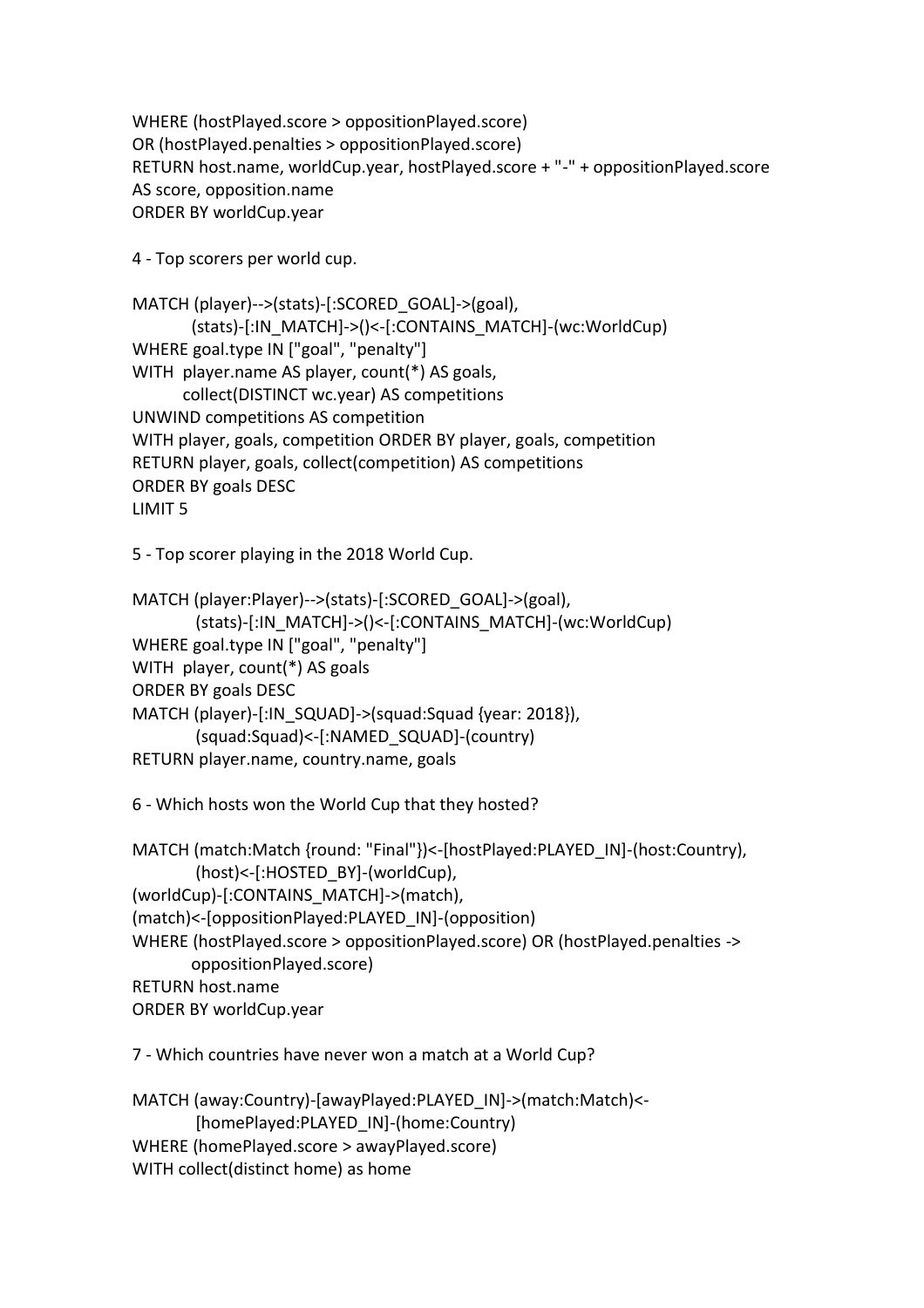MATCH (losers:Country) WHERE NOT losers IN home RETURN (losers)

8 - What's the highest number of goals scored in a World Cup match?

MATCH(match:Match) RETURN max(match.h\_score + match.a\_score) as max\_goals

9 - Which stadium has hosted the most World Cup matches?

MATCH (stad:Stadium)<-[:PLAYED\_IN\_STADIUM]-(match:Match) RETURN stad.name, count(match) as cant ORDER BY cant DESC LIMIT 1

10- Which country has scored the most goals across all World Cups?

MATCH(c1:Country)-[r:PLAYED\_IN]->(match:Match) RETURN c1.name, sum(r.score) as sum\_goals ORDER BY sum\_goals DESC LIMIT 1

11 - Which country has participated in the most World Cups?

```
MATCH(c1:Country)-[r:NAMED_SQUAD]->(squad:Squad)-[:FOR_WORLD_CUP]
        ->(wc:WorldCup)
RETURN c1.name, count(c1) as cant
ORDER BY cant DESC
LIMIT 1
```
12 - Which hosts won the World Cup that they hosted?

```
MATCH (match:Match {round: "Final"})<-[hostPlayed:PLAYED_IN]-(host:Country), 
         (host)<-[:HOSTED_BY]-(worldCup), 
         (worldCup)-[:CONTAINS_MATCH]->(match), 
         (match)<-[oppositionPlayed:PLAYED_IN]-(opposition) 
WHERE (hostPlayed.score > oppositionPlayed.score) OR (hostPlayed.penalties > 
         oppositionPlayed.score) 
RETURN host.name 
ORDER BY worldCup.year
```
13 - Which countries have never won a match at a World Cup?

MATCH (away:Country)-[awayPlayed:PLAYED\_IN]->(match:Match)<- [homePlayed:PLAYED\_IN]-(home:Country) WHERE (homePlayed.score > awayPlayed.score) WITH collect(distinct home) as home MATCH (losers:Country)